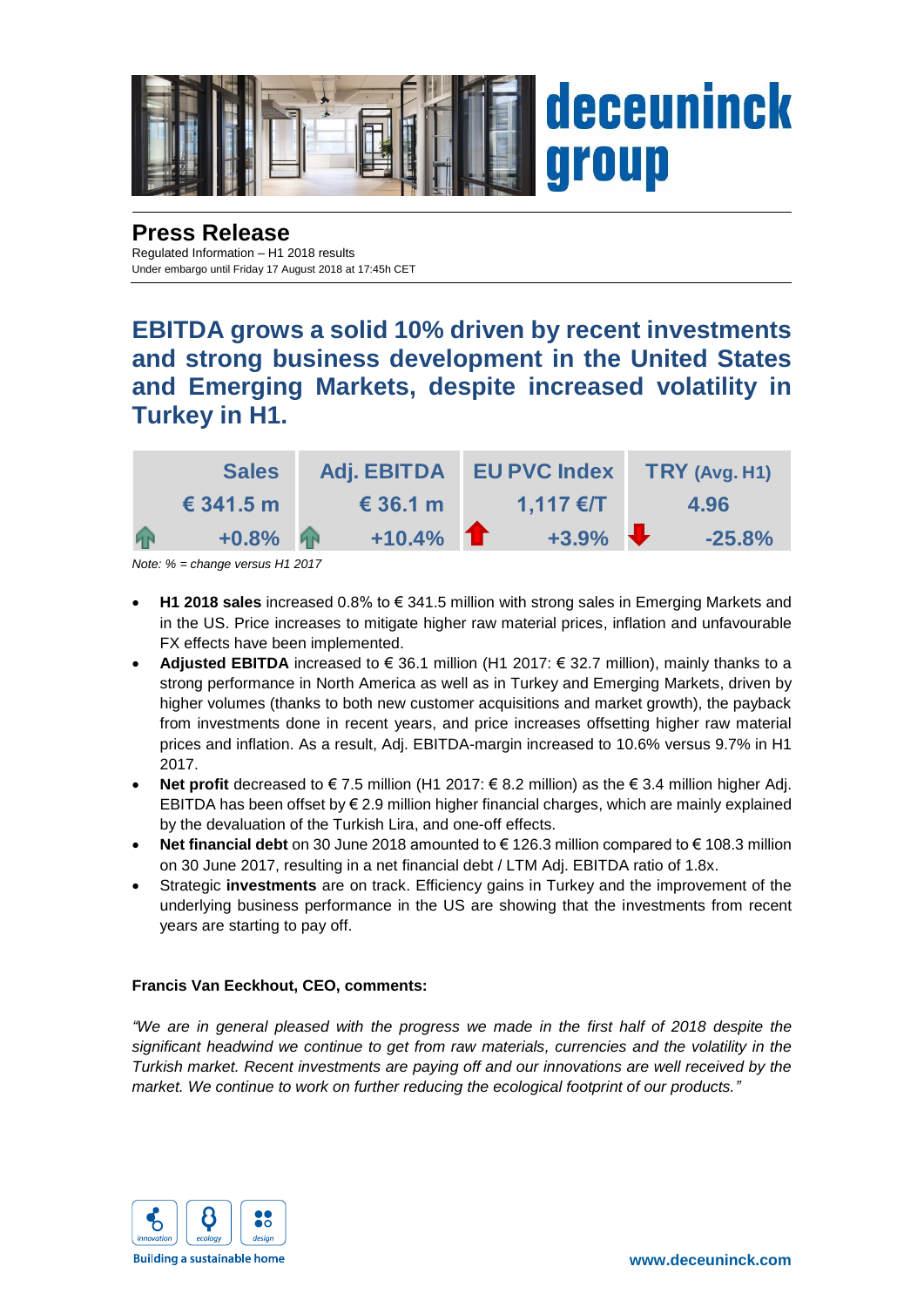# Summary of consolidated Income Statement

|                            | 30 June 2017     | 30 June 2018     |  |
|----------------------------|------------------|------------------|--|
| (in $\epsilon$ million)    | <b>Unaudited</b> | <b>Unaudited</b> |  |
| <b>Sales</b>               | 338.7            | 341.5            |  |
| Gross profit               | 98.7             | 102.3            |  |
| Gross-margin (%)           | 29.1%            | 29.9%            |  |
| <b>EBITDA</b>              | 33.3             | 36.1             |  |
| Adjusted EBITDA            | 32.7             | 36.1             |  |
| Adjusted EBITDA-margin (%) | 9.7%             | 10.6%            |  |
| <b>EBIT</b>                | 18.5             | 21.0             |  |
| <b>Financial result</b>    | (7.0)            | (9.9)            |  |
| EBT                        | 11.5             | 11.1             |  |
| Income taxes               | (3.3)            | (3.6)            |  |
| Net profit                 | 82               | 7.5              |  |

# Sales breakdown

| % OF SALES             |      | <b>TOTAL H1</b> | <b>WESTERN</b><br><b>EUROPE</b> | <b>CENTRAL &amp;</b><br><b>EASTERN</b><br><b>EUROPE</b> | <b>TURKEY &amp;</b><br><b>EMERGING</b><br><b>MARKETS</b> | <b>NORTH</b><br><b>AMERICA</b> |
|------------------------|------|-----------------|---------------------------------|---------------------------------------------------------|----------------------------------------------------------|--------------------------------|
| SALES (in $€$ million) | 2017 | 338.7           | 91.7                            | 81.1                                                    | 101.5                                                    | 64.4                           |
| Volume                 |      | 4.1%            | $(3.2\%)$                       | $(5.0\%)$                                               | 5.9%                                                     | 5.4%                           |
| Exchange rate          |      | $(10.1\%)$      | $(0.3\%)$                       | $(1.2\%)$                                               | (25.3%)                                                  | (11.3%)                        |
| Other (price & mix)    |      | 6.8%            | 3.8%                            | 3.2%                                                    | 25.7%                                                    | 3.7%                           |
| Total                  |      | 0.8%            | $0.2\%$                         | $(2.9\%)$                                               | 6.3%                                                     | $(2.2\%)$                      |
| SALES (in $€$ million) | 2018 | 341.5           | 91.9                            | 78.8                                                    | 107.9                                                    | 63.0                           |

In H1 2018 Deceuninck realized € 341.5 million sales, compared to € 338.7 million in H1 2017.

Sales in **Western Europe** stabilized at € 91.9 million (H1 2017: € 91.7 million). Volume growth in nearly all countries has been offset by a significant decline in Belgium, partially as people have delayed the purchase of a new home till new fiscal regulations entered into force on June  $1<sup>st</sup>$ 2018. Price increases have been implemented to cover for higher raw material prices and inflation.

In **Central and Eastern Europe** sales decreased 2.9% to € 78.8 million (H1 2017: € 81.1 million), as lower volumes (mainly in Germany and the Czech Republic) and the weakening of the RUB (- 14.7% vs H1 2017) have only partially been compensated by price increases which are necessary to cover for higher raw material prices and inflation.

Sales in **Turkey & Emerging Markets** increased 6.3% to € 107.9 million (H1 2017: € 101.5 million) thanks to higher volumes on the Turkish domestic market and strong business development in Emerging Markets.

**North America** realised strong volume growth (+5.4%) thanks to strong business development and new customers joining Deceuninck. This was however offset by the weakening of the USD (- 11% vs H1 2017).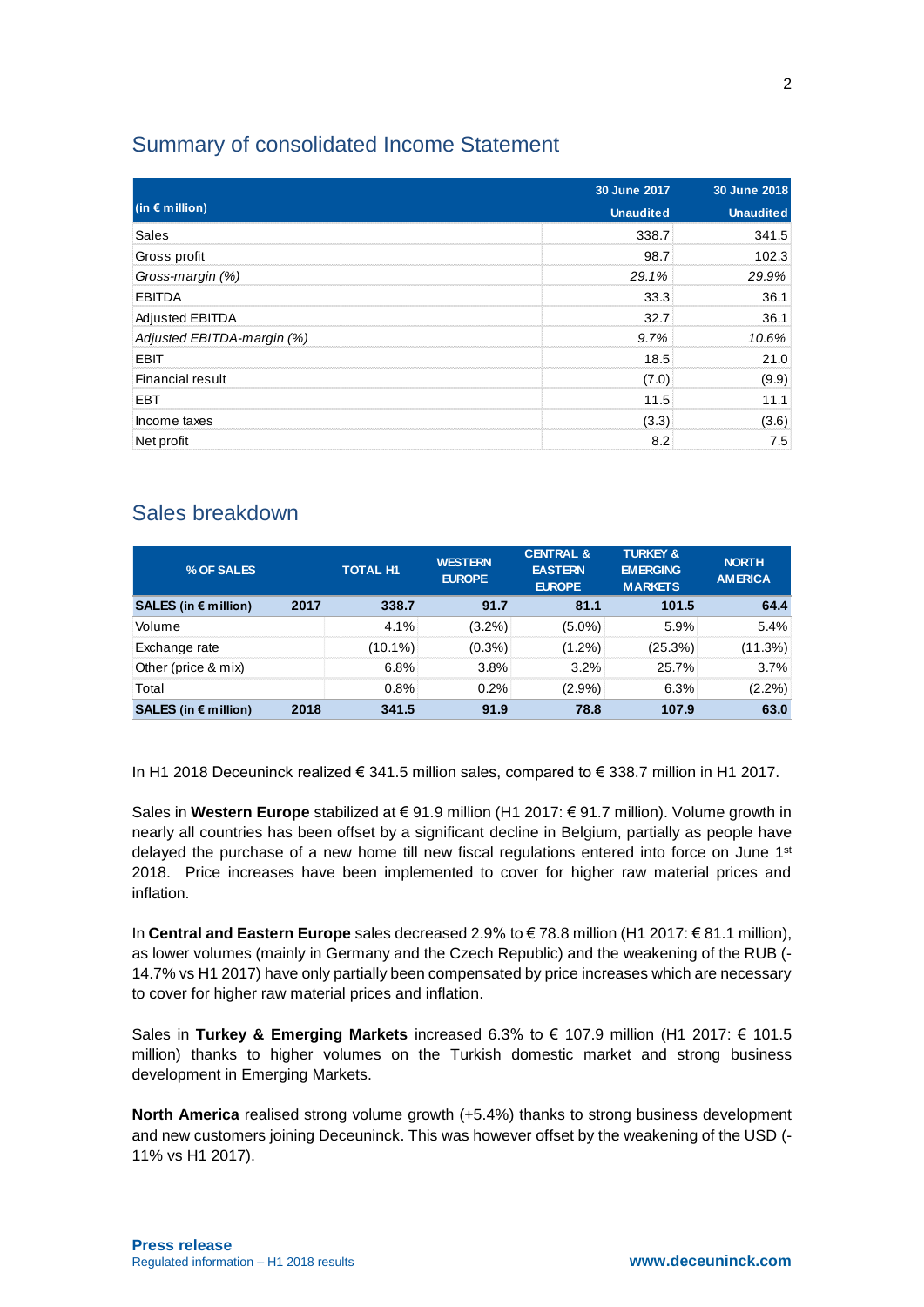# Operating and financial results

**Adjusted EBITDA** increased to € 36.1 million (H1 2017: € 32.7 million), mainly thanks to a strong performance in Turkey and Emerging Markets as well as in North America, driven by higher volumes (thanks to both new customer acquisitions and market growth), the payback from investments done in recent years, and price increases offsetting higher raw material prices and inflation. As a result, Adj. EBITDA-margin increased to 10.6% versus 9.7% in H1 2017.

The **Operating Result (EBIT)** amounted to  $\in$  21.0 million (H1 2017:  $\in$  18.5 million), as the increase in Adjusted EBITDA is partially offset by an increase in depreciation expenses from  $\epsilon$ 14.7 million in H1 2017 to € 15.0 million in H1 2018.

The **Financial result** amounted to € (9.9) million (H1 2017: € (7.0) million). This increase is explained by the higher financial debt, higher FX-losses on EUR-denominated loans in Turkey and higher interest rates on TRY-denominated loans.

**Income tax expenses** remained stable at € (3.6) million (H1 2017: € (3.3) million).

As a consequence of the above, **net profit** in H1 2018 decreased slightly to € 7.5 million (€8.2m in H1 2017).

# Summary of consolidated Balance Sheet

|                         | 31 December    | 30 June          |  |
|-------------------------|----------------|------------------|--|
| (in $\epsilon$ million) | <b>Audited</b> | <b>Unaudited</b> |  |
| Total Assets            | 558 R          | 1 O              |  |
|                         | 257.6          | 53.9.            |  |
| ®Net debt               | 118.3          | 26 R             |  |
| Capital expenditure     | 542            |                  |  |
|                         | 35 Q           |                  |  |

**Working capital** on 30 June 2018 slightly increased to 20.3% of LTM sales compared to 19.9% on 30 June 2017, which is mainly explained by higher inventory levels in Western Europe (to ensure service levels during SAP transition) and in the US (to ensure service levels while being confronted with a very tight labour market), and by the negative impact of price increases (necessary to compensate for the devaluation of the Turkish Lira) on working capital. This is partially offset by the related trade payables, the decision to evolve to longer payment terms granted by raw materials suppliers, and an optimisation of customer payment terms. Factoring at the end of June 2018 amounted to  $\in$  30.2 million (vs  $\in$  35.8 million end of June 2017).

**Capital expenditures** in H1 2018 amounted to € 28.7 million compared to € 24.4 million in H1 2017.

**Net financial debt** on 30 June 2018 amounted to € 126.3 million compared to € 108.3 million on 30 June 2017, resulting in a net financial debt / LTM Adj. EBITDA ratio of 1.8x.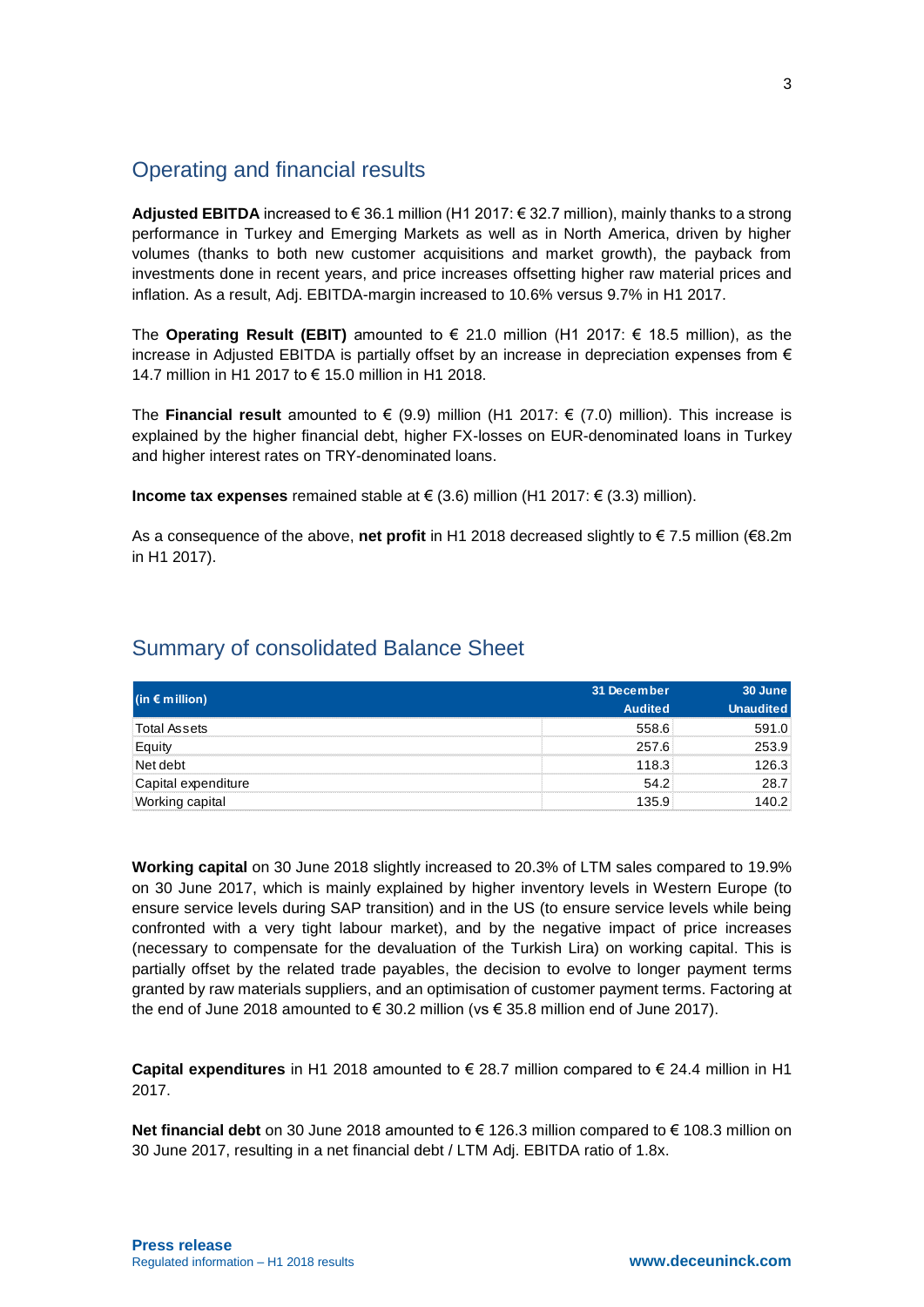# **Outlook**

Supported by available market research<sup>1</sup>, we expect global demand for vinyl and hybrid window systems to continue to grow at superior rates, on the back of superior insulation, costeffectiveness, low maintenance and improved aesthetics.

Although we believe the long term fundamentals for Turkey remain solid, we take into account that there might be a slowdown in the 2<sup>nd</sup> half of 2018.

In addition we anticipate continued headwind from raw material prices and adverse currency movements. We continue to take the necessary actions which are expected to restore margins over time.

# Statement of the auditor

Our statutory auditor, Ernst & Young Bedrijfsrevisoren BCVBA represented by Marnix Van Dooren, has confirmed that the audit procedures on the consolidated financial statements, which have been substantially completed, have not revealed any material adjustments which would have to be made to the accounting data included in the present press release.

1

<sup>1</sup> Global Market Insights, Window and Door System Market Report, 2024; The Freedonia Group: Windows Market in the US, 2017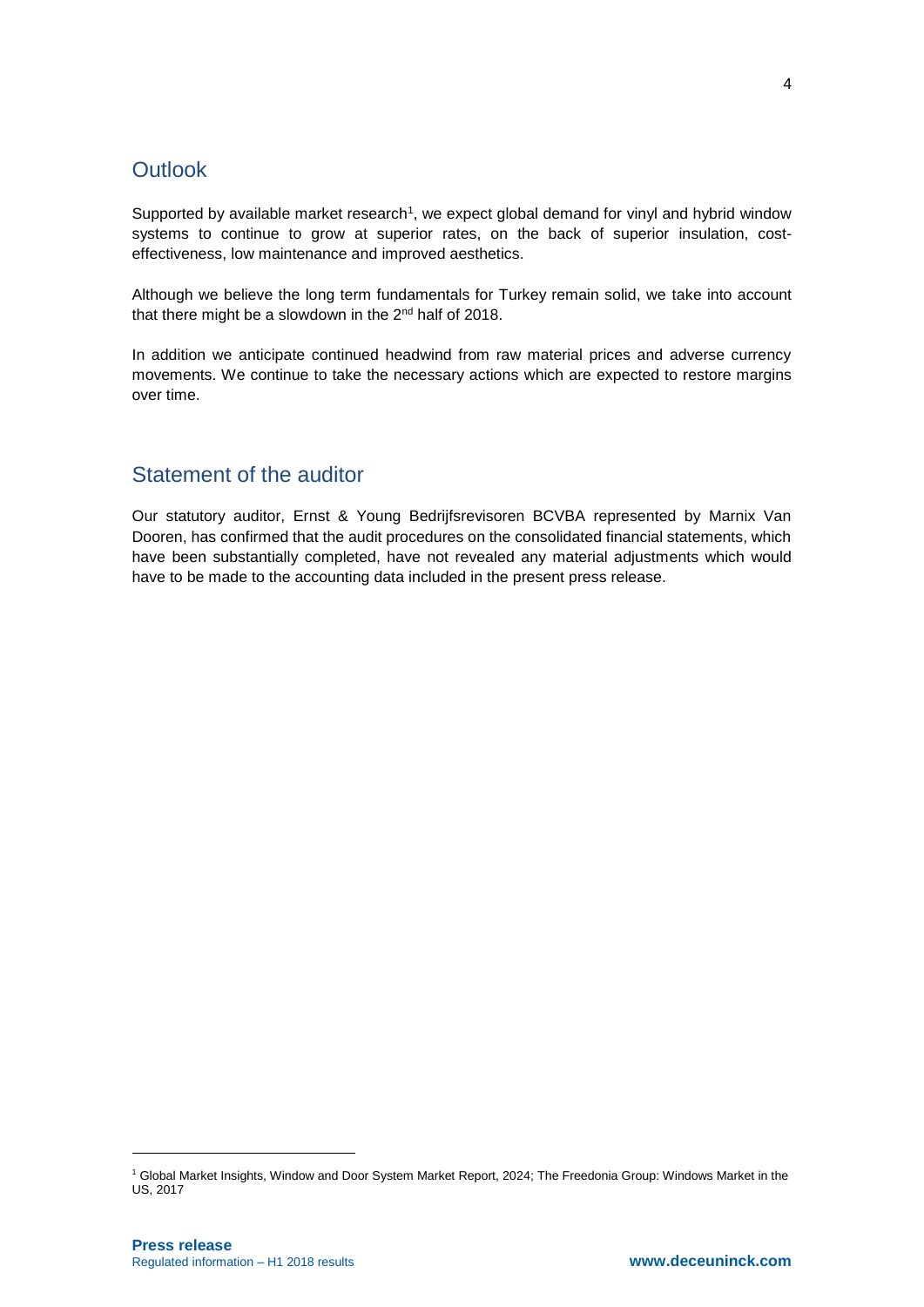### **Annex 1: Consolidated Income Statement**

| FOR THE 6 MONTH PERIOD ENDED 30 JUNE       | 2017             | 2018             |
|--------------------------------------------|------------------|------------------|
| (in $\epsilon$ thousand)                   | <b>Unaudited</b> | <b>Unaudited</b> |
| <b>SALES</b>                               | 338,712          | 341,516          |
| Cost of goods sold                         | (240, 055)       | (239, 248)       |
| <b>GROSS PROFIT</b>                        | 98,656           | 102,269          |
| Marketing, sales and distribution expenses | (53,968)         | (54, 750)        |
| Research and development expenses          | (4,288)          | (4,317)          |
| Administrative and general expenses        | (22, 199)        | (22, 336)        |
| Other net operating result                 | 328              | 167              |
| <b>OPERATING PROFIT (EBIT)</b>             | 18,528           | 21,032           |
| Financial result                           | (6,987)          | (9,935)          |
| <b>PROFIT BEFORE TAXES (EBT)</b>           | 11,541           | 11,098           |
| Income taxes                               | (3,303)          | (3,602)          |
| <b>NET PROFIT</b>                          | 8,238            | 7,496            |

| <b>THE NET PROFIT IS ATTRIBUTABLE TO</b><br>$(in \in$ thous and) | 2017 |  |
|------------------------------------------------------------------|------|--|
| Shareholders of the parent company                               |      |  |
| Non-controlling interests                                        |      |  |

| <b>EARNINGS PER SHARE DISTRIBUTABLE TO THE</b><br>SHAREHOLDERS OF THE PARENT COMPANY (in $\epsilon$ ) | 2017 |  |
|-------------------------------------------------------------------------------------------------------|------|--|
| Normal earnings per share                                                                             |      |  |
| Diluted earnings per share                                                                            | በ በፍ |  |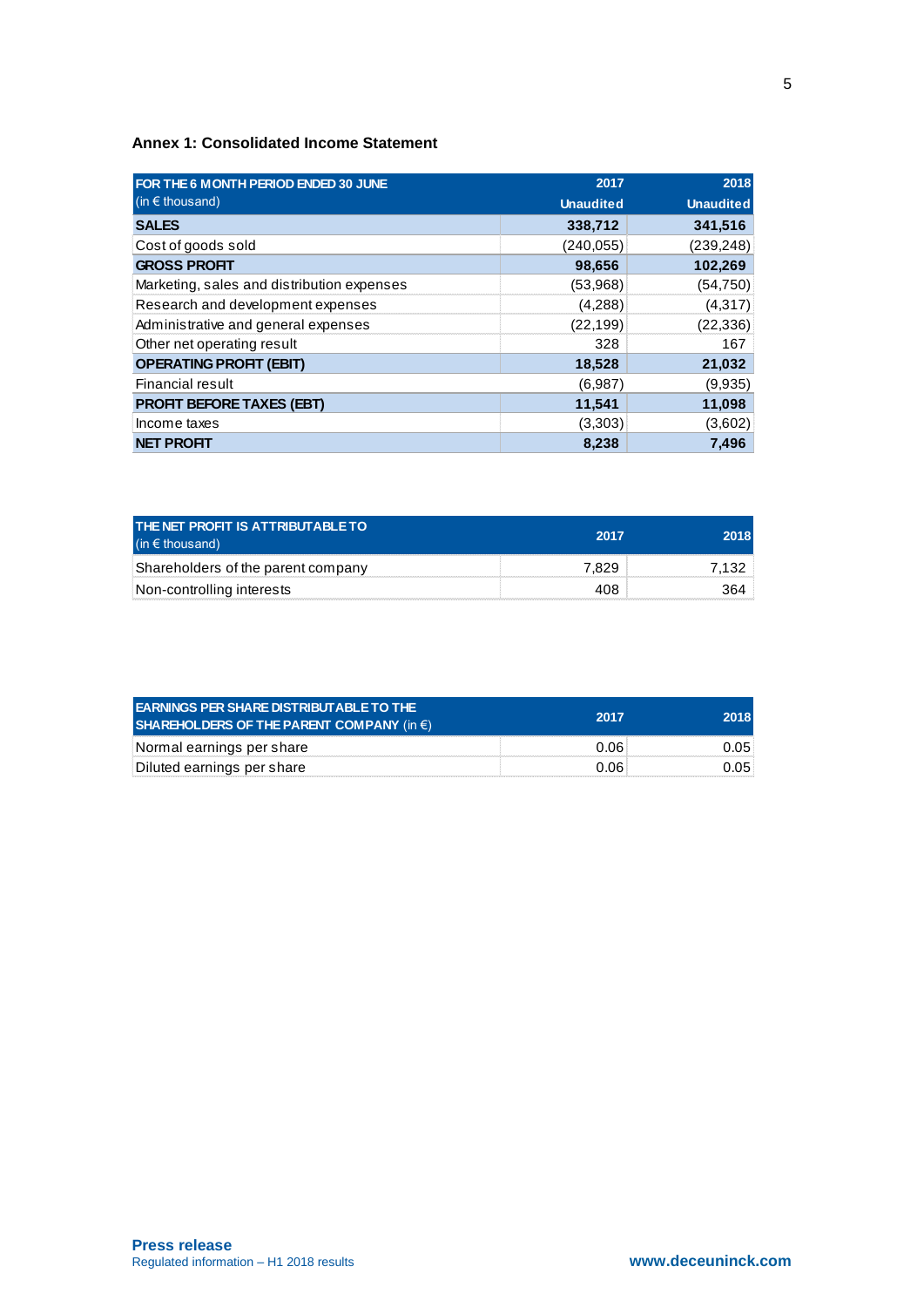## **Annex 2: Consolidated statement of financial position**

|                                                  | 31 December 2017 | 30 June 2018     |
|--------------------------------------------------|------------------|------------------|
| (in $\epsilon$ thousand)                         | <b>Audited</b>   | <b>Unaudited</b> |
| <b>Assets</b>                                    |                  |                  |
| Intangible fixed assets                          | 6.119            | 6.462            |
| Goodwill                                         | 10.677           | 10.654           |
| Tangible fixed assets                            | 252.945          | 257.081          |
| <b>Financial fixed assets</b>                    | 65               | 99               |
| Deferred tax assets                              | 10.707           | 8.874            |
| Long-term receivables                            | 1.765            | 929              |
| <b>Non-current assets</b>                        | 282.278          | 284.100          |
| Inventories                                      | 114.342          | 136.194          |
| Trade receivables                                | 109.036          | 117.538          |
| Other receivables                                | 9.422            | 9.851            |
| Cash and cash equivalents                        | 41.993           | 41.951           |
| Fixed assets held for sale                       | 1.529            | 1.370            |
| <b>Current assets</b>                            | 276.322          | 306.904          |
| <b>Total assets</b>                              | 558.600          | 591.004          |
|                                                  |                  |                  |
| <b>Equity and liabilities</b>                    |                  |                  |
| Issued capital                                   | 53.788           | 53.868           |
| Share premiums                                   | 87.887           | 88.120           |
| <b>Consolidated reserves</b>                     | 207.923          | 210.698          |
| Cash flow hedge reserve                          |                  |                  |
| Actuarial gains / losses                         | (6.291)          | (4.339)          |
| Treasury shares                                  | (115)            | (560)            |
| Currency translation adjustments                 | (87.957)         | (96.545)         |
| <b>Equity excluding non-controlling interest</b> | 255.235          | 251.242          |
| Non-controlling interest                         | 2.601            | 2.647            |
| <b>Equity including non-controlling interest</b> | 257.626          | 253.888          |
| Interest-bearing loans                           | 129.599          | 131.513          |
| Long-term provisions                             | 27.811           | 25.041           |
| Deferred tax liabilities                         | 1.684            | 1.867            |
| <b>Non-current liabilities</b>                   | 159.094          | 158.421          |
| Interest-bearing loans                           | 30.720           | 36.726           |
| Trade payables                                   | 87.488           | 113.581          |
| <b>Tax liabilities</b>                           | 5.048            | 5.654            |
| Employee related liabilities                     | 13.114           | 13.954           |
| Short-term provisions                            | 1.616            | 1.453            |
| Other liabilities                                | 3.895            | 7.325            |
| <b>Current liabilities</b>                       | 141.881          | 178.694          |
| <b>Total equity and liabilities</b>              | 558.600          | 591.004          |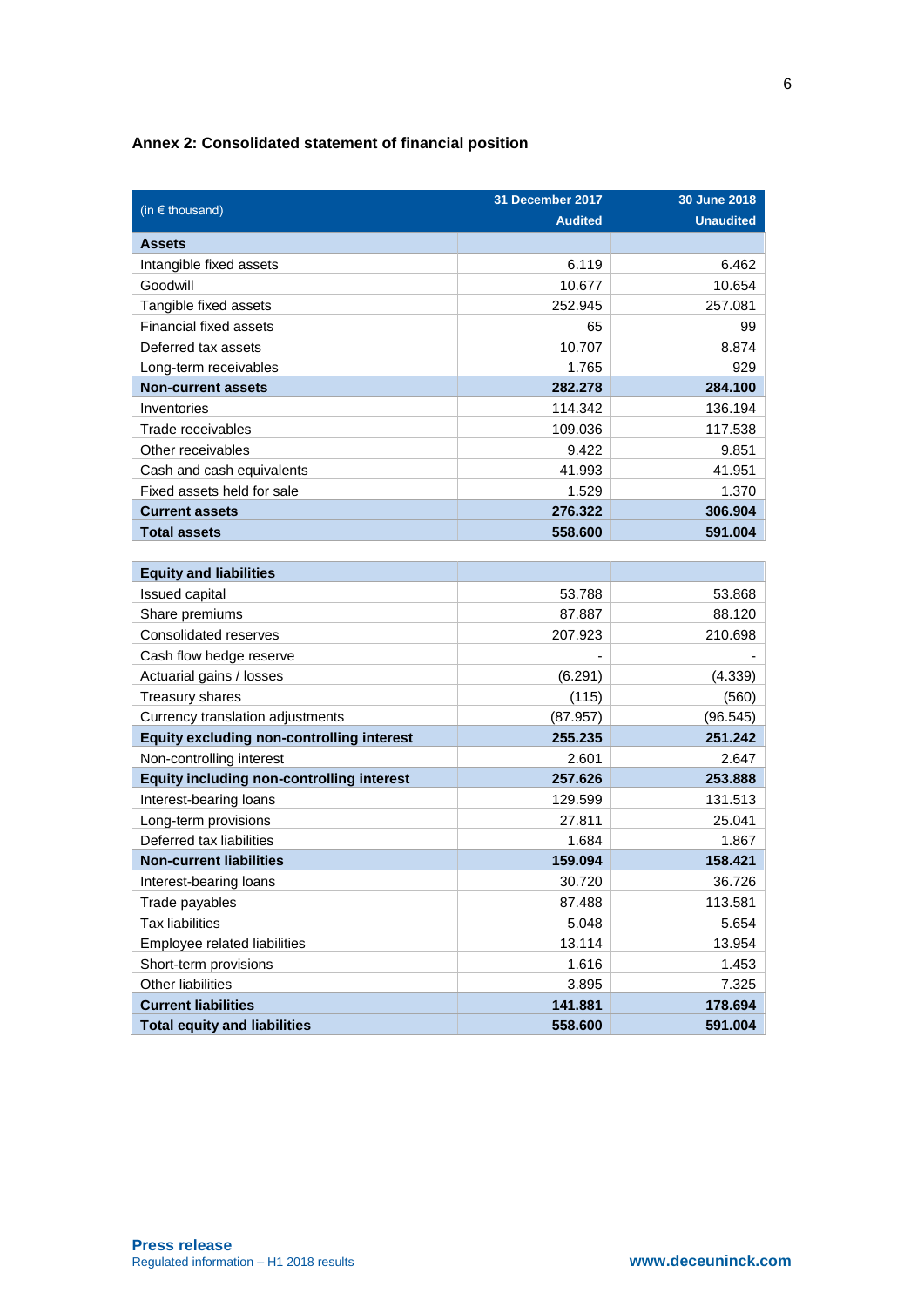## **Annex 3: Consolidated statement of Cash Flows**

| FOR THE 6 MONTH PERIOD ENDED 30 JUNE                              | 2017             | 2018             |
|-------------------------------------------------------------------|------------------|------------------|
| (in $\epsilon$ thousand)                                          | <b>Unaudited</b> | <b>Unaudited</b> |
|                                                                   |                  |                  |
| Profit $(+)$ / loss $(-)$                                         | 8.238            | 7.496            |
| Depreciations & Impairment                                        | 14.744           | 15.036           |
| Net financial charges                                             | 6.987            | 9.935            |
| Income taxes                                                      | 3.303            | 3.602            |
| Inventory write-off $(+ = \text{cost}/ - = \text{inc})$           | (161)            | 351              |
| Trade AR write-off $(+ = \text{cost}/ - = \text{inc})$            | (582)            | (483)            |
| Operational unreal. FX result $(+ = \text{cost}/ - = \text{inc})$ | 1.696            | 732              |
| Long term provisions $(+) = \cos t / - = \text{inc}$              | 198              | (277)            |
| Gain / Loss on disposal of (in)tang. FA $(+ = cost / - = inc)$    | 31               | (135)            |
| <b>GROSS OPERATING CASH FLOW</b>                                  | 34.455           | 36.257           |
| Decr / (incr) in inventories                                      | (28.993)         | (26.403)         |
| Decr / (incr) in trade AR                                         | (7.734)          | (18.725)         |
| Incr / (decr) in trade AP                                         | 9.852            | 29.287           |
| Decr / (incr) in other operating assets/liabilities               | 5.671            | 2.795            |
| Income taxes paid $(-)$ / received $(+)$                          | (846)            | (781)            |
| <b>CASH FLOW FROM OPERATING ACTIVITIES</b>                        | 12.404           | 22.429           |
| Purchases of (in)tangible FA (-)                                  | (24.448)         | (28.666)         |
| Proceeds from sale of (in)tangible FA (+)                         | 3.957            | 356              |
| <b>CASH FLOW FROM INVESTMENT ACTIVITIES</b>                       | (20.491)         | (28.310)         |
| Capital incr (+) / decr (-)                                       | 1.085            | 57               |
| Dividends paid (-) / received (+)                                 | (4.126)          | (4.063)          |
| Financial cash cost $(-)$ / inc $(+)$                             | (3.432)          | (2.886)          |
| New $(+)$ / repayments $(-)$ of long-term debts                   | 1.506            | 6.559            |
| New (+) / repayments (-) of short-term debts                      | (7.239)          | 7.392            |
| <b>CASH FLOW FROM FINANCING ACTIVITIES</b>                        | (12.206)         | 7.059            |
|                                                                   |                  |                  |
| Net increase / (decrease) in cash and cash<br>equivalents         | (20.293)         | 1.178            |
| Cash and cash equivalents as per beginning of period              | 72.425           | 41.993           |
| Impact of exchange rate fluctuations                              | (3.256)          | (1.219)          |
| Cash and cash equivalents as per end of period                    | 48,877           | 41.951           |